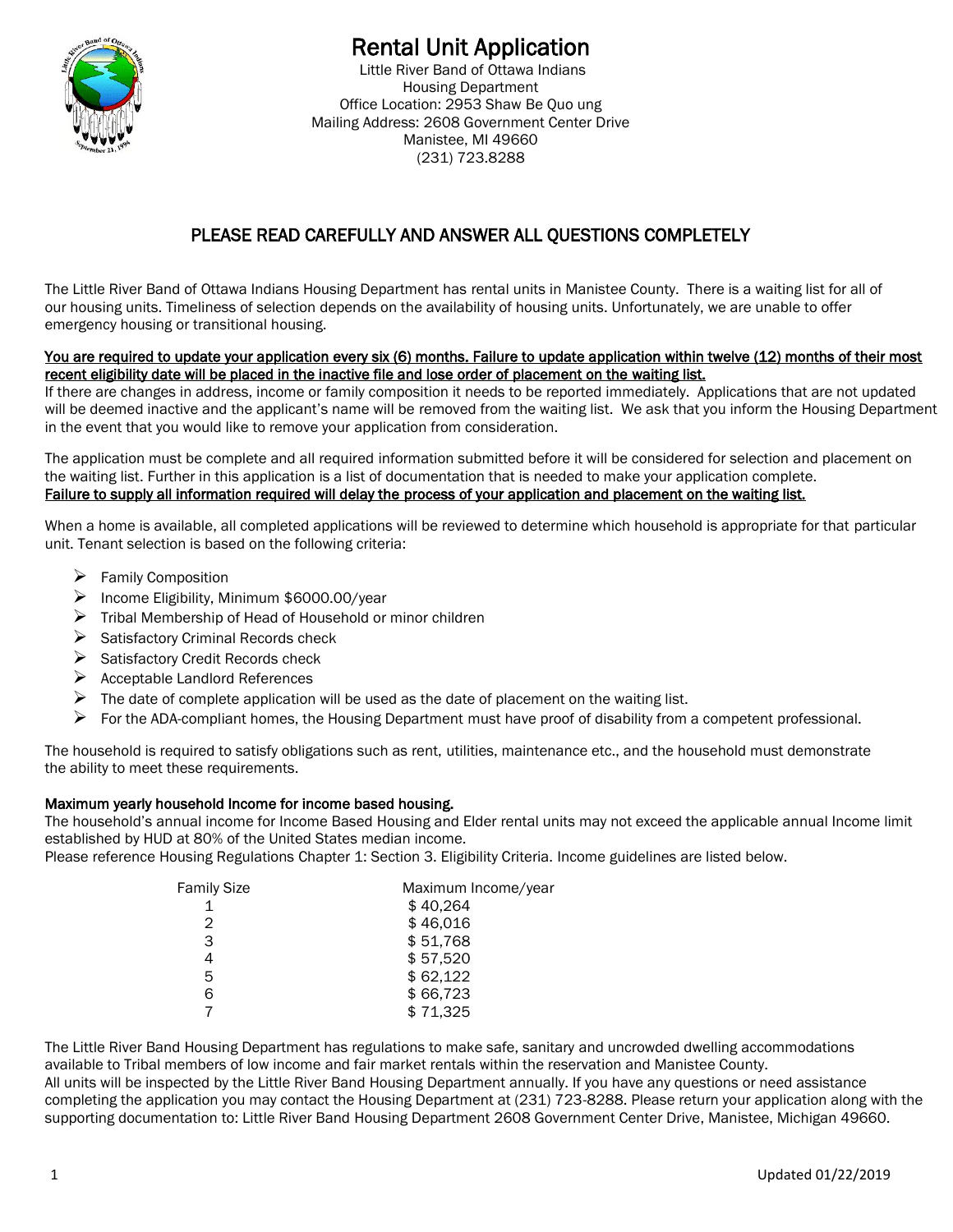|                                      | No faxed or scanned applications will be accepted                                |                                                                                                                           |
|--------------------------------------|----------------------------------------------------------------------------------|---------------------------------------------------------------------------------------------------------------------------|
|                                      |                                                                                  | Housing Department Initial: _______________Date: ________________________________Time: _______________________            |
|                                      | PLEASE INDICATE WHICH TYPE OF HOUSING YOU ARE APPLYING FOR                       |                                                                                                                           |
|                                      |                                                                                  | $\Box$ ELDER HOUSING $\Box$ ELDER APARTMENT COMPLEX $\Box$ LOW INCOME FAMILY HOUSING $\Box$ FAIR MARKET RENTAL $\Box$ ADA |
|                                      | 1 BEDROOM 1 2 BEDROOM 3 BEDROOM 1 4 BEDROOM 1 5 BEDROOM                          |                                                                                                                           |
|                                      |                                                                                  |                                                                                                                           |
|                                      |                                                                                  |                                                                                                                           |
|                                      |                                                                                  |                                                                                                                           |
|                                      | ,我们也不会有什么。""我们的人,我们也不会有什么?""我们的人,我们也不会有什么?""我们的人,我们也不会有什么?""我们的人,我们也不会有什么?""我们的人 |                                                                                                                           |
| Tribal ID Number: __________________ |                                                                                  |                                                                                                                           |
|                                      |                                                                                  |                                                                                                                           |
|                                      |                                                                                  |                                                                                                                           |

**HOUSEHOLD COMPOSITION**: Please list the head of household and all other individuals who will be living in the unit. Give the relationship of each household member to applicant. Social Security Numbers **must** be listed for all household members.

| Name | Relationship         | <b>Birth Date</b> | Sex | Social Security # | Tribal ID |
|------|----------------------|-------------------|-----|-------------------|-----------|
|      | Head of<br>Household |                   |     |                   |           |
|      |                      |                   |     |                   |           |
|      |                      |                   |     |                   |           |
|      |                      |                   |     |                   |           |
|      |                      |                   |     |                   |           |
|      |                      |                   |     |                   |           |
|      |                      |                   |     |                   |           |
|      |                      |                   |     |                   |           |

| Will all household members reside in the home at least 10 months out of the year? $\Box$ Yes $\Box$ No |  |
|--------------------------------------------------------------------------------------------------------|--|
| Do you anticipate any changes in the household within the next year? $\Box$ Yes $\Box$ No              |  |
| Do you plan to have anyone living with you not listed above? $\Box$ Yes $\Box$ No                      |  |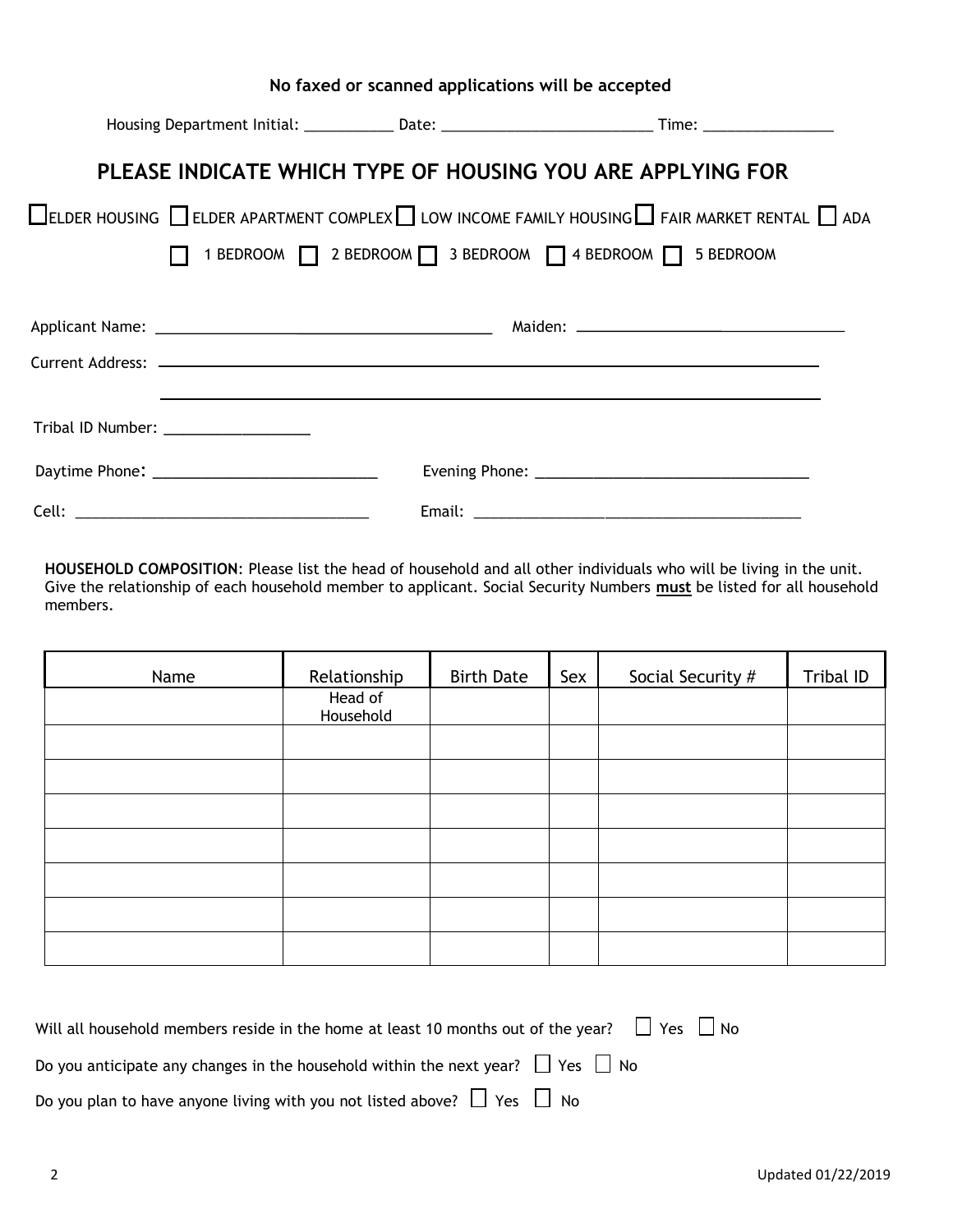I. Please list names, addresses and phone numbers of two friends or relatives who can generally contact you:

|                             | <u> 1999 - Johann John Stoff, deutscher Stoffen und der Stoffen und der Stoffen und der Stoffen und der Stoffen un</u>                                                                                                        |                                                                                                                                 |  |
|-----------------------------|-------------------------------------------------------------------------------------------------------------------------------------------------------------------------------------------------------------------------------|---------------------------------------------------------------------------------------------------------------------------------|--|
|                             | Relationship: Network and Container and Container and Container and Container and Container and Container and Container and Container and Container and Container and Container and Container and Container and Container and |                                                                                                                                 |  |
| 18 and older.               |                                                                                                                                                                                                                               | II. Little River Band Housing Department conducts criminal background checks on all household members                           |  |
|                             |                                                                                                                                                                                                                               | Have you or any household member ever been convicted of criminal sexual conduct? Yes $\vert \cdot \vert$ No $\vert \cdot \vert$ |  |
|                             |                                                                                                                                                                                                                               | Have you or any household members ever been convicted of any criminal activity? $\Box$ Yes $\Box$ No                            |  |
|                             |                                                                                                                                                                                                                               |                                                                                                                                 |  |
| b. When?                    |                                                                                                                                                                                                                               |                                                                                                                                 |  |
|                             |                                                                                                                                                                                                                               |                                                                                                                                 |  |
| d. What was the conviction? |                                                                                                                                                                                                                               |                                                                                                                                 |  |
|                             |                                                                                                                                                                                                                               | e. Are you being evicted? $\Box$ Yes $\Box$ No Have you ever been evicted? $\Box$ Yes $\Box$ No                                 |  |
|                             | If "yes" you must provide a copy of the eviction notice.                                                                                                                                                                      |                                                                                                                                 |  |
|                             |                                                                                                                                                                                                                               | Are you current on payments: Utilities: $\Box$ Yes $\Box$ No Loans: $\Box$ Yes $\Box$ No Rent: $\Box$ Yes $\Box$ No             |  |
| *Fill out completely*       |                                                                                                                                                                                                                               | III. Please provide the following information for landlords you have rented from in the past:                                   |  |
|                             |                                                                                                                                                                                                                               |                                                                                                                                 |  |
|                             |                                                                                                                                                                                                                               |                                                                                                                                 |  |
|                             |                                                                                                                                                                                                                               |                                                                                                                                 |  |
|                             |                                                                                                                                                                                                                               |                                                                                                                                 |  |
| <b>Dates Rented</b>         |                                                                                                                                                                                                                               |                                                                                                                                 |  |
|                             |                                                                                                                                                                                                                               |                                                                                                                                 |  |
|                             |                                                                                                                                                                                                                               |                                                                                                                                 |  |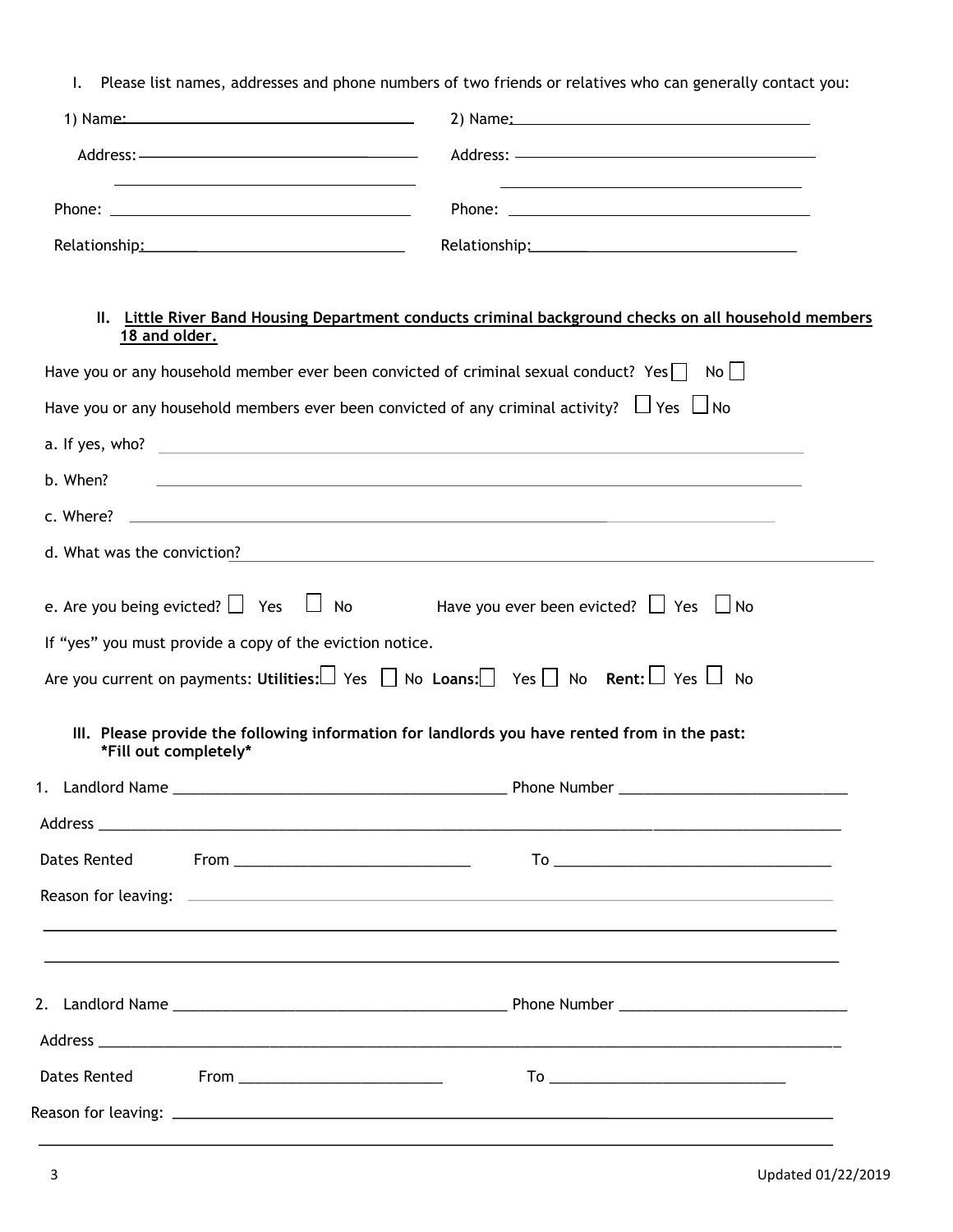| <b>IV. HOUSING STATUS</b>                         |                                                                                                                                                                                                                                        |  |
|---------------------------------------------------|----------------------------------------------------------------------------------------------------------------------------------------------------------------------------------------------------------------------------------------|--|
|                                                   |                                                                                                                                                                                                                                        |  |
|                                                   |                                                                                                                                                                                                                                        |  |
|                                                   | For each of the following that you pay, please provide a monthly average dollar amount.                                                                                                                                                |  |
|                                                   | $\zeta$ $\Box$ Heat/Monthly Type of heat: $\Box$ Natural Gas $\Box$ Oil $\Box$ Propane $\Box$ Electric                                                                                                                                 |  |
|                                                   | \$ _____________ Electric/Monthly 5_____________ Water & Sewer/Monthly \$__________ Trash Removal                                                                                                                                      |  |
|                                                   | You must supply copies of utility bills, in applicant's name, documenting payments are current.                                                                                                                                        |  |
|                                                   | c. Are you now or have you ever lived in government-subsidized housing? (i.e., Section 8, Farmers Home Administration                                                                                                                  |  |
| subsidized housing, etc.) If yes, when and where? | <u> 1989 - Johann Stoff, amerikansk politiker (d. 1989)</u>                                                                                                                                                                            |  |
|                                                   | d. Have you ever committed fraud with respect to any tribally or federally subsidized housing program or been requested<br>to repay money for knowingly misrepresenting information for such housing programs? If yes, please explain. |  |
|                                                   | e. Have you or any member of your family ever lived in Tribal Housing? If yes, name and date?                                                                                                                                          |  |
| f. Reason for vacating the premises?              |                                                                                                                                                                                                                                        |  |
|                                                   |                                                                                                                                                                                                                                        |  |
|                                                   |                                                                                                                                                                                                                                        |  |
| g. Do you own a car? $\Box$ Yes $\Box$ No         |                                                                                                                                                                                                                                        |  |
|                                                   |                                                                                                                                                                                                                                        |  |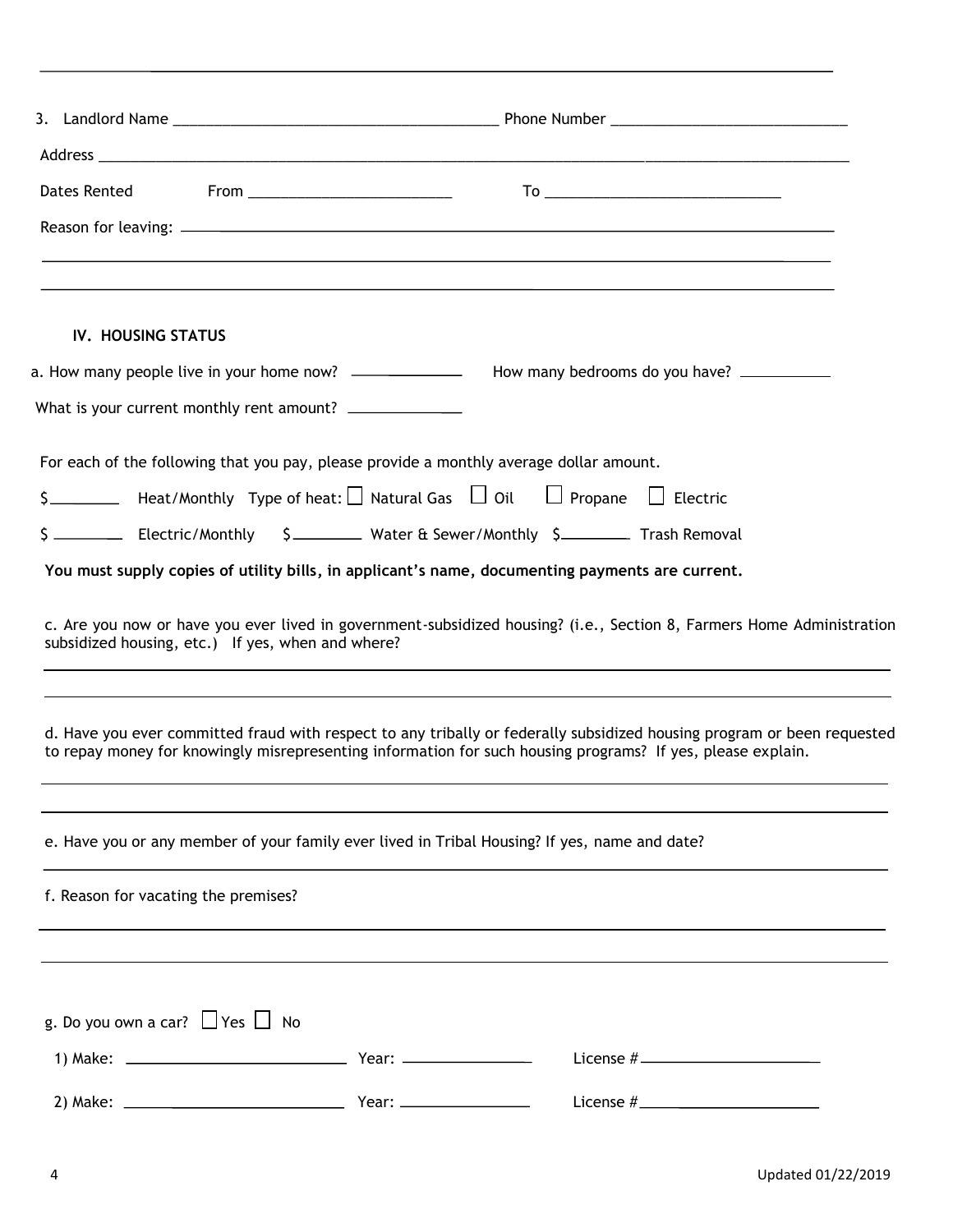## **V. INCOME**

**If you or any member of your household over 18 are claiming per capita as your only income, you must complete and return a notarized zero (-0-) Income Form. (Attached)**

| A. Head of Household                                                                                                                                                       |  |
|----------------------------------------------------------------------------------------------------------------------------------------------------------------------------|--|
|                                                                                                                                                                            |  |
| Employed? $\Box$ Yes $\Box$ No                                                                                                                                             |  |
| List Employer Name, Address & Phone (most recent employer first)                                                                                                           |  |
|                                                                                                                                                                            |  |
|                                                                                                                                                                            |  |
|                                                                                                                                                                            |  |
| How long were you employed with this company? __________________________________                                                                                           |  |
|                                                                                                                                                                            |  |
|                                                                                                                                                                            |  |
|                                                                                                                                                                            |  |
| How long were you employed with this company? __________________________________                                                                                           |  |
| <b>B.</b> $\Box$ Yes $\Box$ No Student 18 years or older                                                                                                                   |  |
| C. $\Box$ Yes $\Box$ No Unemployed & receiving no assistance or benefits                                                                                                   |  |
| D. $\Box$ Yes $\Box$ No Receiving Unemployment benefits or workman's comp. (please provide current award letter)                                                           |  |
| E. $\Box$ Yes $\Box$ No Social Security and/or SSI (please provide current award letter)                                                                                   |  |
| F. $\Box$ Yes $\Box$ No DHS or FIA benefits (please provide current award letter)                                                                                          |  |
| If you or any member of your household over 18 are claiming per capita as your only income, you must complete<br>and return a notarized zero (-0-) Income Form. (Attached) |  |
| Spouse/Other/18 years old or older (please circle correct identification)                                                                                                  |  |
|                                                                                                                                                                            |  |
| Employed? $\Box$ Yes $\Box$ No                                                                                                                                             |  |
| List Employer Name, Address & Phone (Most recent employer first)                                                                                                           |  |
|                                                                                                                                                                            |  |
|                                                                                                                                                                            |  |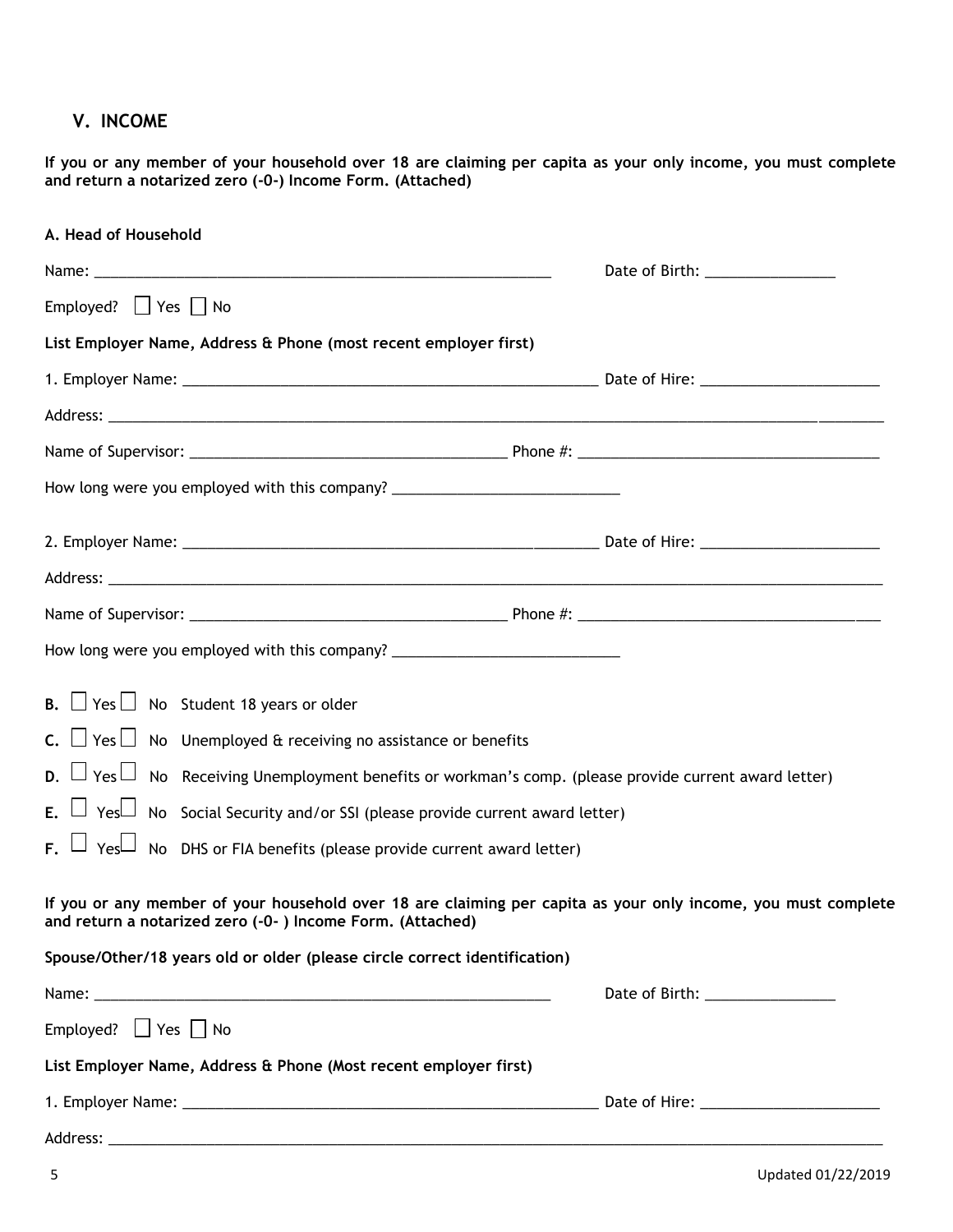|                                | How long were you employed with this company? __________________________________        |
|--------------------------------|-----------------------------------------------------------------------------------------|
|                                |                                                                                         |
|                                |                                                                                         |
|                                |                                                                                         |
|                                | How long were you employed with this company? __________________________________        |
|                                | B. $\Box$ Yes $\Box$ No Student 18 years or older                                       |
|                                | Yes $\Box$ No Unemployed & receiving no assistance or benefits                          |
|                                | Yes   No Unemployment benefits or workman's comp. (please provide current award letter) |
|                                | Yes $\Box$ No Social Security and/or SSI (please provide current award letter)          |
|                                | Yes $\Box$ No DHS or FIA benefits (please provide current award letter)                 |
|                                | Spouse/Other/18 years old or older (please circle correct identification)               |
|                                |                                                                                         |
| Employed? $\Box$ Yes $\Box$ No |                                                                                         |
|                                | A. List Employer Name, Address & Phone (Most recent employer first)                     |
|                                |                                                                                         |
|                                |                                                                                         |
|                                |                                                                                         |
|                                | How long were you employed with this company? __________________________________        |
| No<br>Yes                      | Student 18 years or older                                                               |
| Yes<br>No                      | Unemployed & receiving no assistance or benefits                                        |
| Yes<br>No                      | Unemployment benefits or workman's comp. (please provide current award letter)          |
| Yes<br>No                      | Social Security and/or SSI (please provide current award letter)                        |
| No<br>Yes                      | DHS or FIA benefits (please provide current award letter)                               |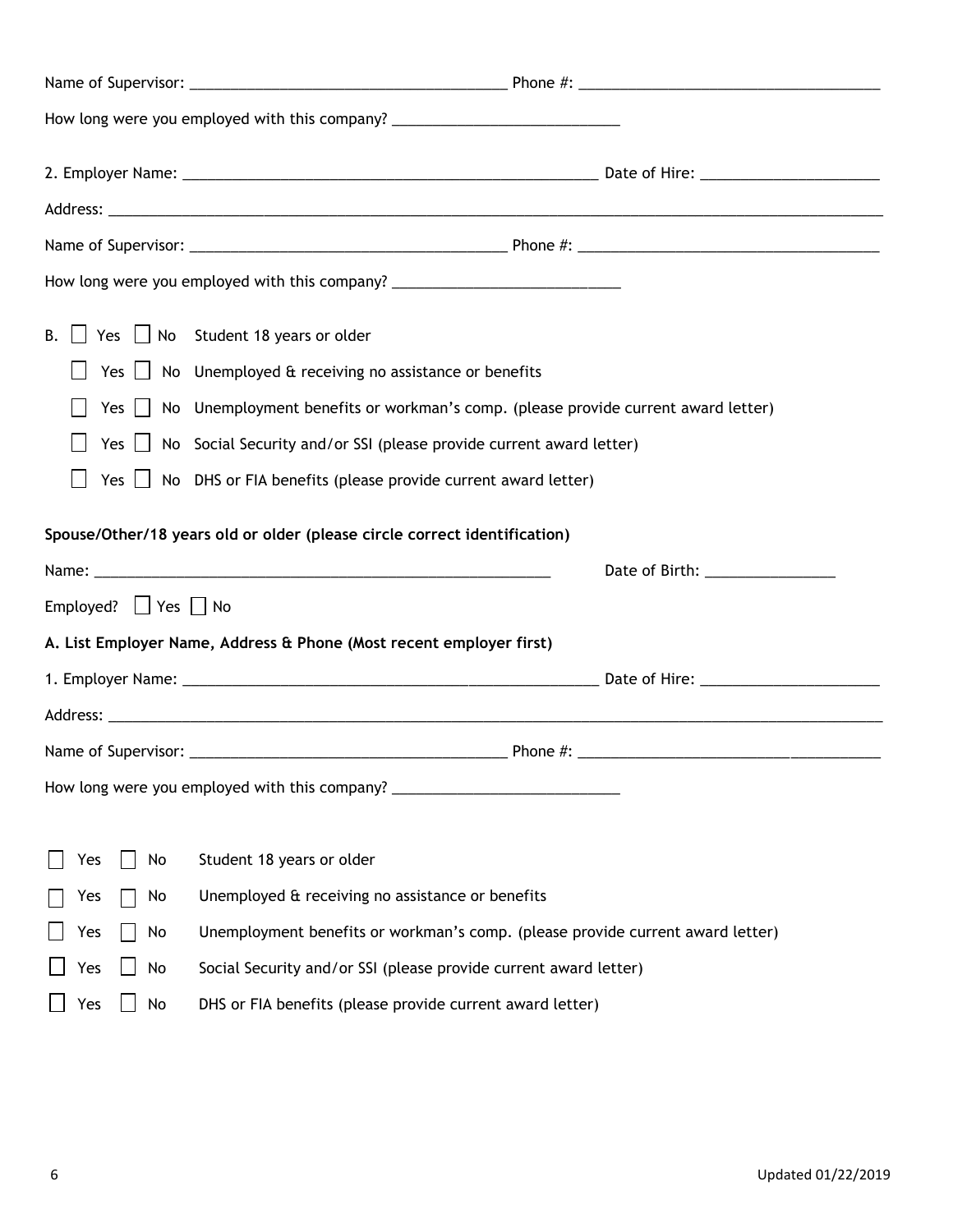| <b>G.</b> Is the head or spouse of this household handicapped or disabled and receiving Social Security or SSI? $\Box$ Yes $\Box$ No                              |
|-------------------------------------------------------------------------------------------------------------------------------------------------------------------|
| H. Is a member of this household handicapped or disabled and receiving Social Security or SSI? $\Box$ Yes $\Box$ No                                               |
| I. Are you applying for residency in a low income unit which is ADA equipped? $\Box$ Yes $\Box$ No                                                                |
| <b>J.</b> If yes, have you submitted the required Reasonable Accommodation Verification? $\Box$ Yes $\Box$ No<br>(Verification Forms available at Housing Office) |

**K**. For each type of income that your household receives, give the source of the income, for that amount that can be expected for that source during the next 12 months and supporting documentation.

#### **IF YOU RECEIVE CHILD SUPPORT PAYMENTS, PLEASE PROVIDE MAILING ADDRESS & PAYEE INFORMATION.**

| Name | Name & Address of Agency | <b>Monthly Amount</b> |
|------|--------------------------|-----------------------|
|      |                          |                       |
|      |                          |                       |
|      |                          |                       |
|      |                          |                       |
|      |                          |                       |

#### **ASSETS**

List all checking and savings accounts (including IRA's, Keogh accounts and CD's) of all household members, Including amounts disposed of in the past two years and supporting documentation

| Name | <b>Bank Name &amp; Address</b> | <b>Balance</b> |
|------|--------------------------------|----------------|
|      |                                |                |
|      |                                |                |
|      |                                |                |
|      |                                |                |

List all stocks, bonds, trusts, pension funds and all other assets supply supporting documentation

| <b>Type or Name of Asset</b> | <b>Current Value</b> |
|------------------------------|----------------------|
|                              |                      |
|                              |                      |
|                              |                      |
|                              |                      |
|                              |                      |
|                              |                      |

Does any member of the household own a home or other real estate? If yes, please explain:

#### **Expenses**

Do you pay for child care so a household member can work or go to school?  $\Box$  Yes  $\Box$  No

| ×<br>×<br>۰, |  |
|--------------|--|
|              |  |

**L.** If yes, please give the name and address of the child care provider, the weekly cost and the name of the household member working or attending school: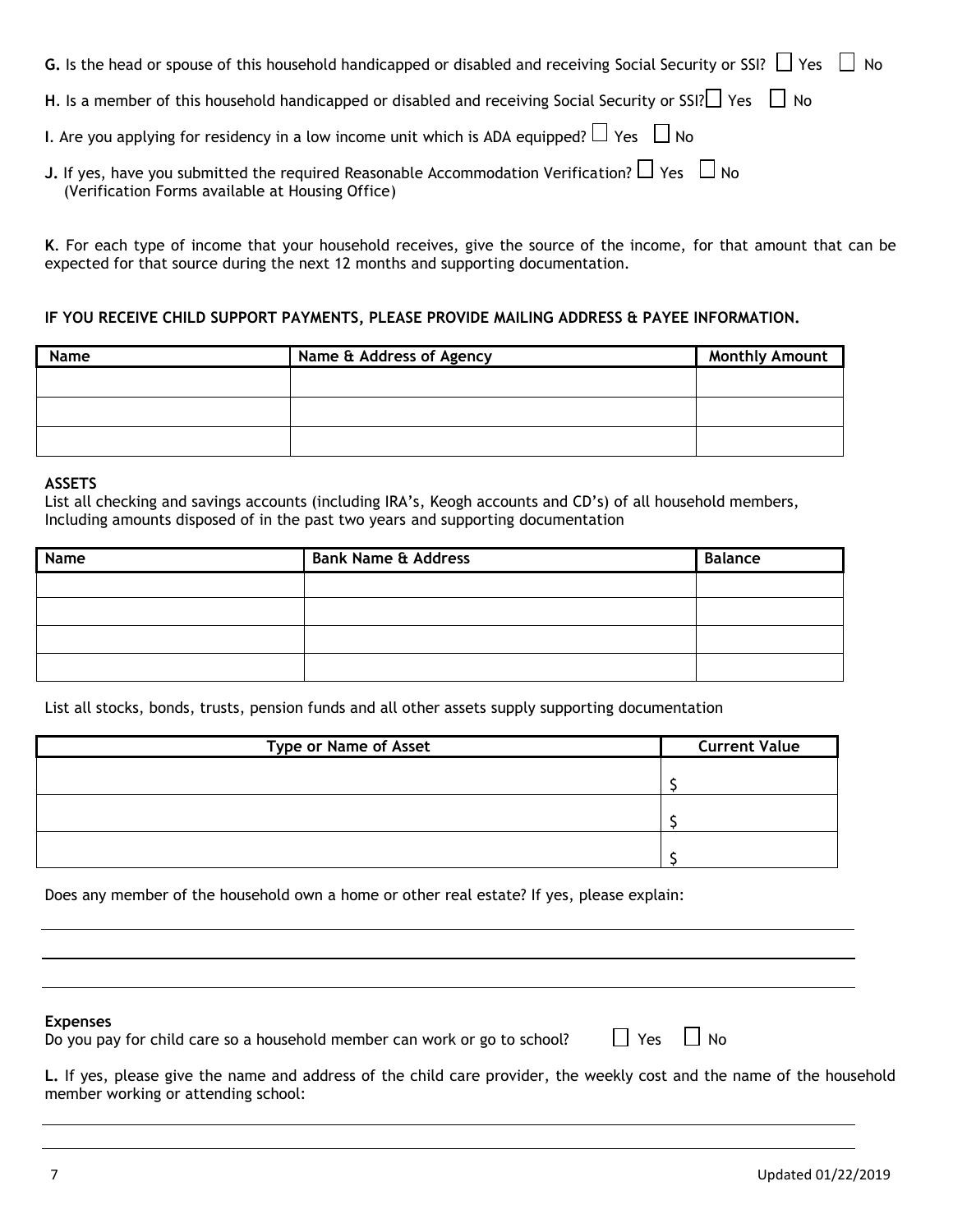| Is any member of your household employed full time, part time or seasonally?                 | Yes | No  |
|----------------------------------------------------------------------------------------------|-----|-----|
|                                                                                              |     |     |
| Does any member of your household expect to work during the next 12 months?                  | Yes | No. |
|                                                                                              |     |     |
| Does any member of your household work for someone who pays them cash?                       | Yes | No  |
|                                                                                              |     |     |
| Is any member of your household entitled to child support that he/she is not receiving?      | Yes | No. |
|                                                                                              |     |     |
| Does any member of your household receive or expect to receive public assistance?            | Yes | No. |
|                                                                                              |     |     |
| Does any member of your household receive or expect to receive Social Security?              | Yes | No  |
|                                                                                              |     |     |
| Does any member of your household receive or expect to receive income from a                 |     |     |
| pension or annuity?                                                                          | Yes | No  |
|                                                                                              |     |     |
| Does any member of your household receive regular cash contributions from                    |     |     |
| individuals not living in the household or from any agency?                                  | Yes | No. |
| Does any member of your household receive income from assets, including                      |     |     |
| interest on checking/savings accounts, interest from dividends on certificates of            |     |     |
| deposit, stocks, bonds or income from rental property?                                       | Yes | No. |
|                                                                                              |     |     |
| Does any member of your household receive or expect to receive erned income tax credit?      | Yes | No  |
|                                                                                              |     |     |
| Does any member of your household or expect to receive any other income not disclosed above? | Yes | No  |
|                                                                                              |     |     |
| Does any member of your household receive or expect to receive a per capita payment?         | Yes | No  |
|                                                                                              |     |     |
| Have you been provided with and read the Housing Commission Regulations?                     | Yes | No. |
|                                                                                              |     |     |
| HANDICAPPED OR DISABLED HOUSEHOLDS ONLY                                                      |     |     |
| Do you pay for a care attendant or for any equipment for the handicapped or                  |     |     |
| disabled member(s) of the household?                                                         | Yes | No  |
|                                                                                              |     |     |
|                                                                                              |     |     |

If yes, please describe: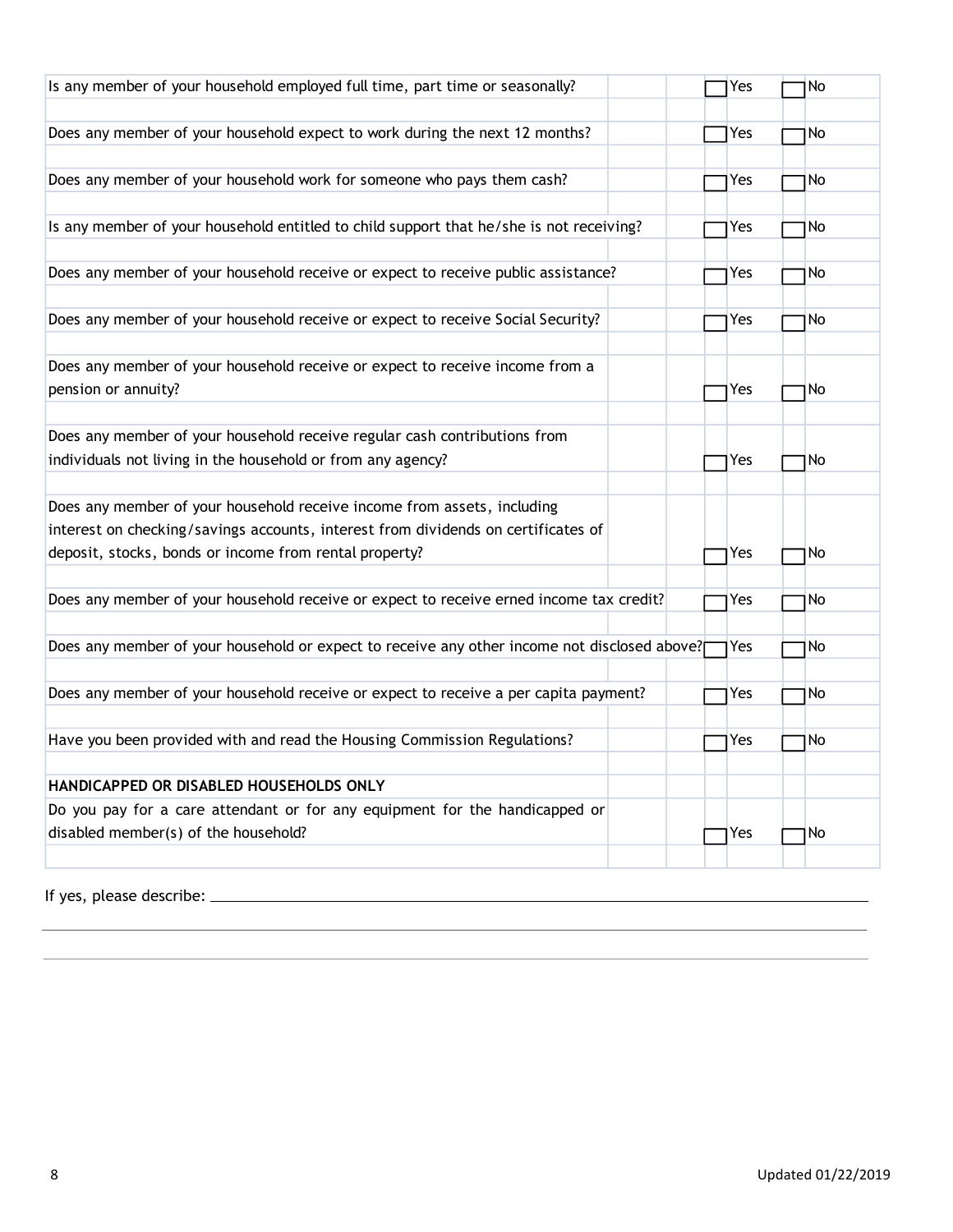# **Applicant Certification**

**I/We** certify that the information given to the Little River Band Housing Department on household composition, income, net family assets, allowances and deductions are accurate and complete to the best of **my/our** knowledge.

**I/We** understand that false statements or information is punishable under Federal Law. **I/We** also understand that false statements or information is grounds for termination of housing assistance and termination of tenancy.

If **I/We** have applied for residency in a tribally owned ADA-equipped home, I understand that I must provide to the Little River Band Housing Department a Reasonable Accommodation Verification Form executed by a health care professional on an annual basis which certifies to my ongoing disability.

| v<br>∧ |                           |      |
|--------|---------------------------|------|
|        | Signature of Applicant    | Date |
|        |                           |      |
|        |                           |      |
| v<br>∧ |                           |      |
|        | Signature of Co-Applicant | Date |

#### **When submitting this application, please provide the following documents:**

- 1. \_\_\_\_\_ Copies of Social Security Cards for all household members
- 2. \_\_\_\_\_\_ Copies of updated Tribal cards for all Tribal Members
- 3. \_\_\_\_\_ Copies of all Drivers Licenses or State ID for each family member eighteen years of age or older
- 4. \_\_\_\_ Income verification (Wages, DHS, Social Security, Child Support, etc.) for the last four weeks
- 5. \_\_\_\_\_ Copies of the last three months of all bank account statements (checking, savings, loans, etc.)
- **6.** \_\_\_\_\_ The last two months of utility bills in applicants name. **Must be in applicants name**
- 7. \_\_\_\_\_ Copy of Unemployment / Workers' Compensation award letter
- 8. \_\_\_\_\_ Copy of Social Security / SSI award letter (This may be obtained by calling the Social Security Office)
- 9. \_\_\_\_\_ Reasonable Accommodation Verification Form (if applying for an ADA housing unit)
- 10. \_\_\_\_\_ Release of Information Agreement
- 11. \_\_\_\_\_ Completed, Notarized Zero (-0- ) Income Form, if claiming per capita as only source of income

#### **YOUR APPLICATION WILL NOT BE CONSIDERED COMPLETE UNTIL THESE DOCUMENTS ARE ON FILE!**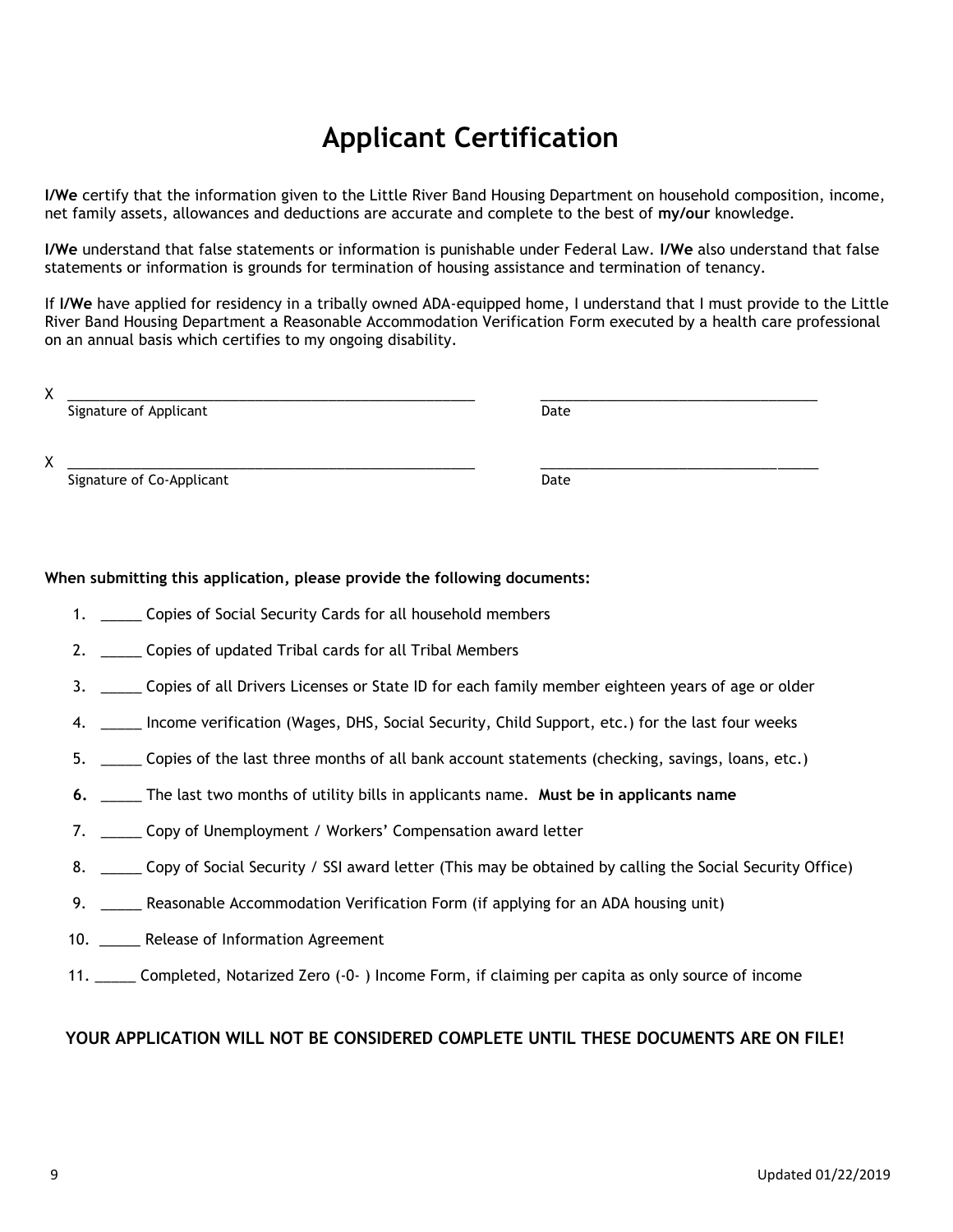I understand that the information given on this application will be held in confidence and will be used for the sole purpose of determining my eligibility and suitability for the low income housing program. I further understand that this is not a contract and does not bind either party. The above information is full, true and complete to the best of my knowledge, and I understand that my selection for Tribal Housing may be contingent upon the Housing Department being able to formally verify this information. I understand that any falsification, misrepresentation or concealment of information by me can result in my eviction from any dwelling unit obtained from the Housing Department and possible prosecution under the law. I have no objections to inquiries being made for the purpose of verifying the statements made herein.

**WARNING: Section 1001 of Title 18 of the U.S. Code makes it a criminal offense to make willful false statements or misrepresentation to any department or agency of the United States as to any matter within its jurisdiction.**

### **APPLICANT CERTIFICATION**

#### **GIVING TRUE AND COMPLETE INFORMATION**

I certify that all information provided on household composition, income, family assets, disability if applicable, and items for allowances and deductions, is accurate and complete to the best of my knowledge. I have reviewed the application form and certify that the information shown is true and correct.

#### **REPORTING CHANGES IN INCOME OR HOUSEHOLD COMPOSITION**

I know that I am required to report immediately in writing any changes in income and any changes in the household size and/or composition.

#### **REPORTING ON PRIOR HOUSING ASSISTANCE**

I certify that I have disclosed where I received any previous Federal Housing assistance and whether or not any money is owed. I certify that for this previous assistance I did not commit any fraud, knowingly misrepresent any information, or vacate the unit in violation of the lease.

#### **NO DUPLICATE RESIDENCE OR ASSISTANCE**

I certify that the house will be my principal residence and that I will not obtain other Tribal or Federal Housing assistance while I am in this current program. I will not live anywhere else without notifying the Housing Department immediately in writing. I will not sublease my residence to any other individual.

#### **COOPERATION**

I know I am required to cooperate in supplying all information needed to determine my eligibility for housing assistance, or verify my true circumstances. Cooperation includes attending pre-scheduled meeting and completing and signing needed forms. I understand failure or refusal to do so may result in delays or termination of assistance and/or eviction.

#### **CRIMINAL AND ADMINISTRATIVE ACTIONS FOR FALSE INFORMATION**

I understand that knowingly supplying false, or inaccurate information is punishable under Tribal, Federal or State criminal law. I understand that knowingly supplying false, or inaccurate information is grounds for termination of housing assistance and/or termination of tenancy.

Applicant Signature Date Co Applicant Signature Date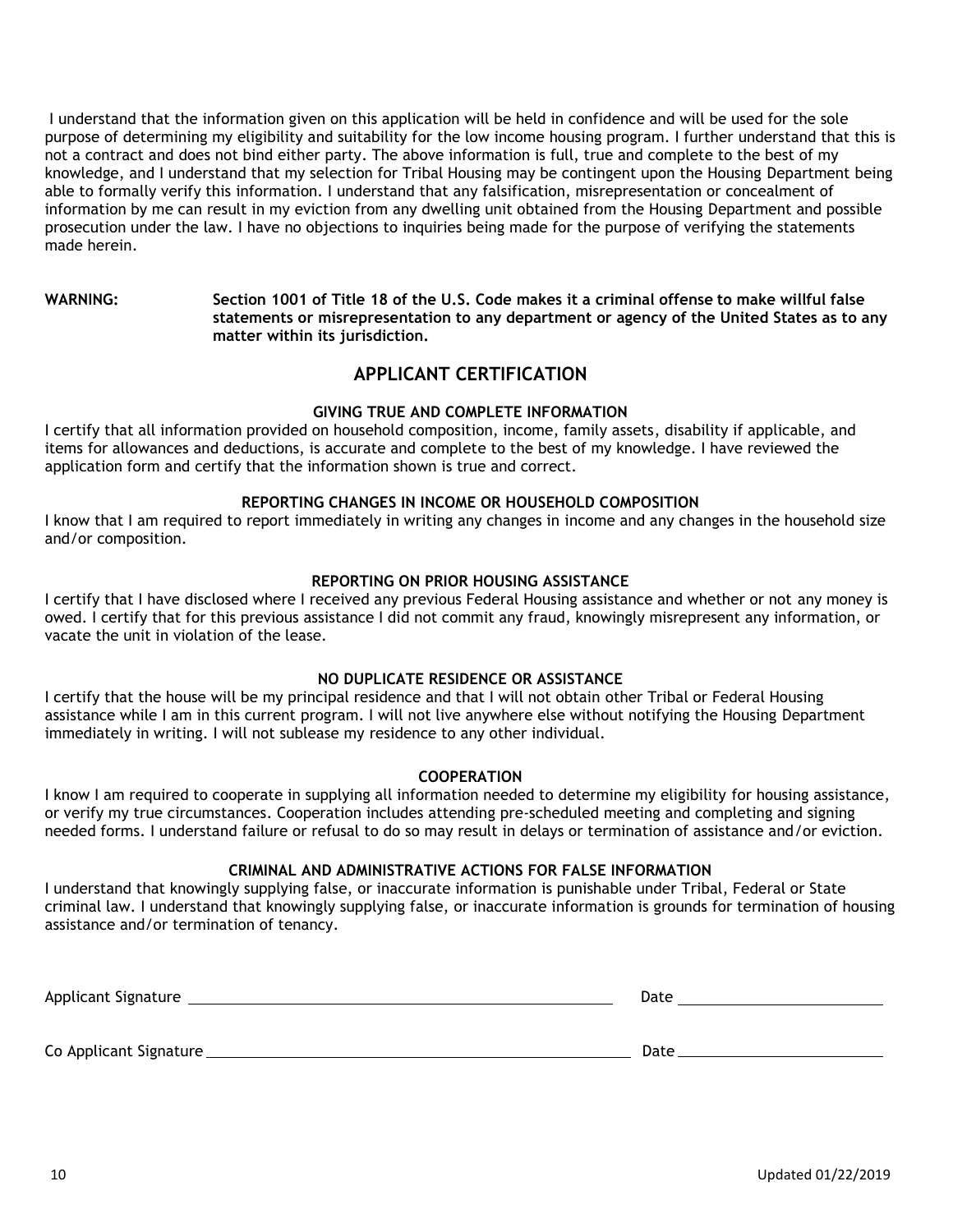

# Release of Information Agreement

Little River Band of Ottawa Indians Housing Department Office Location: 2953 Shaw-be-quo-ung Mailing Address: 2608 Government Center Drive Manistee, MI 49660 (231) 723.8288

Failure to sign and return this form in its original condition could jeopardize your application for program eligibility.

### **PERSONAL INFORMATION**

| SOCIAL SECURITY          | BIRTH DATE: _________________________________ |
|--------------------------|-----------------------------------------------|
| DRIVERS LICENSE/STATE ID |                                               |
|                          |                                               |
|                          |                                               |
|                          |                                               |

I hereby authorize confidential information to be released between the agencies listed in this agreement as needed to verify information related to the Little River Band of Ottawa Indians housing programs/initiatives.

#### **POTENTIAL AGENCIES RELEASING INFORMATION TO EACH OTHER**

| Little River Band of Ottawa Indians   | <b>Current Employers</b>                |
|---------------------------------------|-----------------------------------------|
| <b>Housing Department</b>             | <b>Previous Employers</b>               |
| 2608 Government Center Drive          | Social Security Administration          |
| Manistee, MI 49660                    | <b>Tribal Social Services Programs</b>  |
|                                       | <b>Tribal Enrollment Department</b>     |
| <b>Current and Previous Landlords</b> | <b>Tribal Members Assistant Program</b> |
| <b>Support and Alimony Providers</b>  | Family Independence Agency              |
| <b>Child Care Providers</b>           | <b>Utility Companies</b>                |
| Post Offices                          | Law Enforcement Agencies                |
| <b>Retirement Systems</b>             | <b>Banks/Lending Institutions</b>       |

I further authorize confidential information to be released to the Head of Household Tenant insofar as it is necessary to explain a determination and/or to the Housing Commission in the course of an appeal hearing related to this application.

Signature: \_\_\_\_\_\_\_\_\_\_\_\_\_\_\_\_\_\_\_\_\_\_\_\_\_\_\_\_\_\_\_\_\_\_\_\_\_\_\_ Date: \_\_\_\_\_\_\_\_\_\_\_\_\_\_\_\_\_\_\_\_\_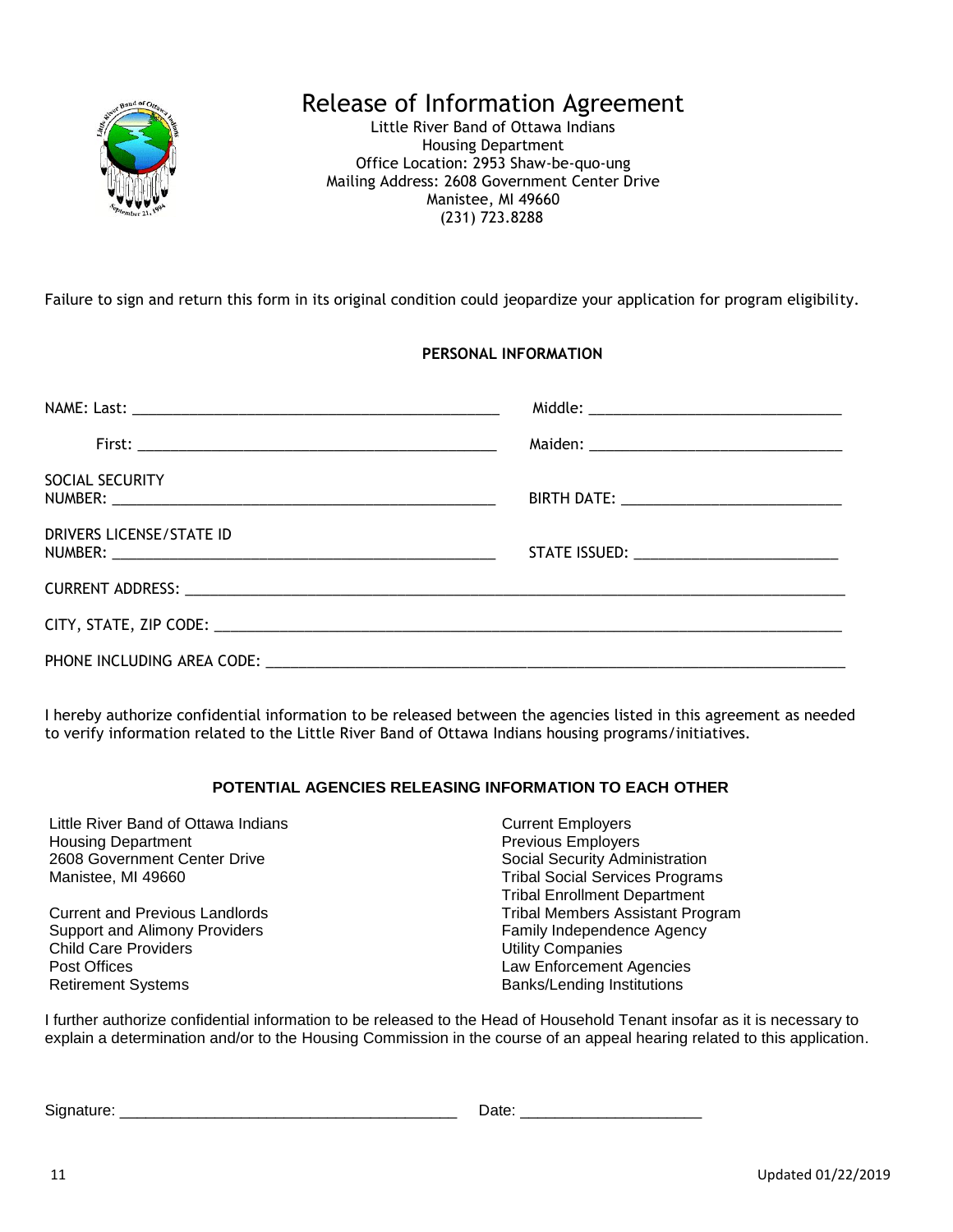

## Little River Band of Ottawa Indians Housing Department Zero Income Form

Where there is NO earned income generated or partial income claimed the Zero Income Form must be completed by any permanent household member/s age 18 or older claiming Zero Income or Partial Income. If additional forms are needed, please contact the housing department.

Applicants Name: \_\_\_\_\_\_\_\_\_\_\_\_\_\_\_\_\_\_\_\_\_\_\_\_\_\_\_\_\_\_\_\_\_\_\_\_\_\_\_\_\_\_\_\_\_\_\_\_\_\_\_\_\_

| <b>Household Monthly Expenses -</b>                                                           | <b>Amount</b> |
|-----------------------------------------------------------------------------------------------|---------------|
| Rent/Mortgage Payment                                                                         | Mo.           |
| Utilities - Circle all that apply- Electric, Heat, Water, Sewer, Phone, Trash Removal, Cable. | Mo.           |
| Food                                                                                          | Mo.           |
| Automobile (fuel, repairs, insurance)                                                         | Mo.           |
| Medical/Dental                                                                                | Mo.           |
| Miscellaneous (day care, child support, etc.)                                                 | Mo.           |
| Other Expenses - List them                                                                    | Mo.           |

# **Zero Income**

certify that I have not received any income within the dates from \_\_\_\_\_\_\_\_\_\_\_\_\_\_\_\_\_\_\_\_\_\_\_\_ to \_\_\_\_\_\_\_\_\_\_\_\_\_\_\_\_\_\_\_\_\_\_\_ and I am claiming ZERO INCOME.

\_\_\_\_\_\_\_\_\_\_\_\_\_\_\_\_\_\_\_\_\_\_\_\_\_\_\_\_\_\_\_\_\_\_\_\_\_\_\_\_\_\_\_\_\_\_\_\_\_\_\_\_\_\_\_\_\_\_\_\_\_\_\_\_\_\_\_\_\_\_\_\_\_\_\_\_\_\_\_\_\_\_\_\_\_\_\_\_\_\_\_ \_\_\_\_\_\_\_\_\_\_\_\_\_\_\_\_\_\_\_\_\_\_\_\_\_\_\_\_\_\_\_\_\_\_\_\_\_\_\_\_\_\_\_\_\_\_\_\_\_\_\_\_\_\_\_\_\_\_\_\_\_\_\_\_\_\_\_\_\_\_\_\_\_\_\_\_\_\_\_\_\_\_\_\_\_\_\_\_\_\_\_ \_\_\_\_\_\_\_\_\_\_\_\_\_\_\_\_\_\_\_\_\_\_\_\_\_\_\_\_\_\_\_\_\_\_\_\_\_\_\_\_\_\_\_\_\_\_\_\_\_\_\_\_\_\_\_\_\_\_\_\_\_\_\_\_\_\_\_\_\_\_\_\_\_\_\_\_\_\_\_\_\_\_\_\_\_\_\_\_\_\_\_ \_\_\_\_\_\_\_\_\_\_\_\_\_\_\_\_\_\_\_\_\_\_\_\_\_\_\_\_\_\_\_\_\_\_\_\_\_\_\_\_\_\_\_\_\_\_\_\_\_\_\_\_\_\_\_\_\_\_\_\_\_\_\_\_\_\_\_\_\_\_\_\_\_\_\_\_\_\_\_\_\_\_\_\_\_\_\_\_\_\_\_

\_\_\_\_\_\_\_\_\_\_\_\_\_\_\_\_\_\_\_\_\_\_\_\_\_\_\_\_\_\_\_\_\_\_\_\_\_\_\_\_\_\_\_\_\_\_\_\_\_\_\_\_\_\_\_\_\_\_\_\_\_\_\_\_\_\_\_\_\_\_\_\_\_\_\_\_\_\_\_\_\_\_\_\_\_\_\_\_\_\_\_ \_\_\_\_\_\_\_\_\_\_\_\_\_\_\_\_\_\_\_\_\_\_\_\_\_\_\_\_\_\_\_\_\_\_\_\_\_\_\_\_\_\_\_\_\_\_\_\_\_\_\_\_\_\_\_\_\_\_\_\_\_\_\_\_\_\_\_\_\_\_\_\_\_\_\_\_\_\_\_\_\_\_\_\_\_\_\_\_\_\_\_ \_\_\_\_\_\_\_\_\_\_\_\_\_\_\_\_\_\_\_\_\_\_\_\_\_\_\_\_\_\_\_\_\_\_\_\_\_\_\_\_\_\_\_\_\_\_\_\_\_\_\_\_\_\_\_\_\_\_\_\_\_\_\_\_\_\_\_\_\_\_\_\_\_\_\_\_\_\_\_\_\_\_\_\_\_\_\_\_\_\_\_ \_\_\_\_\_\_\_\_\_\_\_\_\_\_\_\_\_\_\_\_\_\_\_\_\_\_\_\_\_\_\_\_\_\_\_\_\_\_\_\_\_\_\_\_\_\_\_\_\_\_\_\_\_\_\_\_\_\_\_\_\_\_\_\_\_\_\_\_\_\_\_\_\_\_\_\_\_\_\_\_\_\_\_\_\_\_\_\_\_\_\_

\_\_\_\_\_\_\_\_\_\_\_\_\_\_\_\_\_\_\_\_\_\_\_\_\_\_\_\_\_\_\_\_\_\_\_\_\_\_\_\_\_\_\_\_\_\_\_\_\_\_\_\_\_\_\_\_\_\_\_\_\_\_\_\_\_\_\_\_\_\_\_\_\_\_\_\_\_\_\_\_\_\_\_\_\_\_\_\_\_\_\_ \_\_\_\_\_\_\_\_\_\_\_\_\_\_\_\_\_\_\_\_\_\_\_\_\_\_\_\_\_\_\_\_\_\_\_\_\_\_\_\_\_\_\_\_\_\_\_\_\_\_\_\_\_\_\_\_\_\_\_\_\_\_\_\_\_\_\_\_\_\_\_\_\_\_\_\_\_\_\_\_\_\_\_\_\_\_\_\_\_\_\_ \_\_\_\_\_\_\_\_\_\_\_\_\_\_\_\_\_\_\_\_\_\_\_\_\_\_\_\_\_\_\_\_\_\_\_\_\_\_\_\_\_\_\_\_\_\_\_\_\_\_\_\_\_\_\_\_\_\_\_\_\_\_\_\_\_\_\_\_\_\_\_\_\_\_\_\_\_\_\_\_\_\_\_\_\_\_\_\_\_\_\_ \_\_\_\_\_\_\_\_\_\_\_\_\_\_\_\_\_\_\_\_\_\_\_\_\_\_\_\_\_\_\_\_\_\_\_\_\_\_\_\_\_\_\_\_\_\_\_\_\_\_\_\_\_\_\_\_\_\_\_\_\_\_\_\_\_\_\_\_\_\_\_\_\_\_\_\_\_\_\_\_\_\_\_\_\_\_\_\_\_\_\_ \_\_\_\_\_\_\_\_\_\_\_\_\_\_\_\_\_\_\_\_\_\_\_\_\_\_\_\_\_\_\_\_\_\_\_\_\_\_\_\_\_\_\_\_\_\_\_\_\_\_\_\_\_\_\_\_\_\_\_\_\_\_\_\_\_\_\_\_\_\_\_\_\_\_\_\_\_\_\_\_\_\_\_\_\_\_\_\_\_\_\_

Please explain circumstances for claiming Zero Income:

**REQUIRED: Explain how the expenses are currently paid** 

How will household continue to pay the expenses?